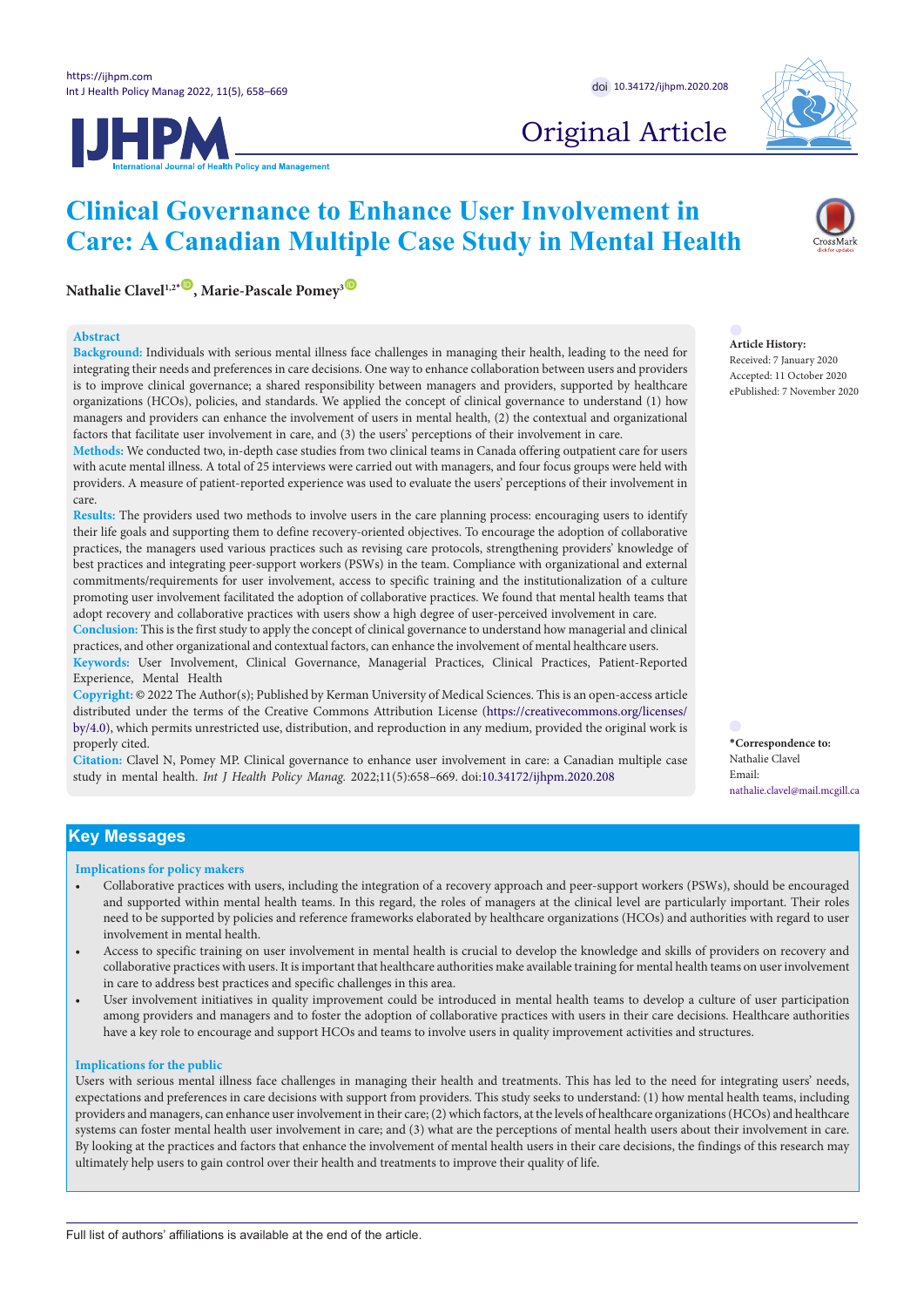#### **Background**

User involvement has become a priority for healthcare organizations (HCOs), governments, and accreditation bodies seeking to improve the quality of care. A growing body of evidence suggests that involving users who have chronic conditions can help reshape their care and treatments in ways that are more acceptable for users, ultimately resulting in improved clinical outcomes.1-5 Users with a serious mental illness often face challenges in managing their health and treatments, resulting in worse clinical outcomes like exacerbation of symptoms, re-hospitalization, and poor benefits of treatment.<sup>6</sup> International publications like the 2001 World Health Report,<sup>7</sup> the Lancet series on global mental health,<sup>8</sup> and the United Nations Convention on the Rights of Persons with Disabilities<sup>9</sup> call for actions to enhance the participation of people with mental health conditions and to respect their rights as citizens. These clinical and rightsbased arguments have led to the need for collaboration between users and providers, where the needs, preferences, and experiences of users are included in their care decisions.

User involvement can be defined in several ways but it is broadly recognized as the process or activities that enhance the participation of users in their health and treatments.<sup>10</sup> The involvement of users in their care can be examined as a spectrum from low to highly collaborative models (ie, information, consultation, collaboration, partnership), which are associated with different degrees and modalities of user involvement.11,12 The paternalistic model that has dominated care since the late 1980s excludes users from decision-making by minimally informing them about their diagnoses and treatments.13 Introduced in the 1990s, patient-centred care seeks to integrate the needs, preferences, and values of users into their care decision-making, though it primarily focuses on the practices of providers without defining the users' contribution to care decisions. In recent decades, collaborative approaches, such as shared decision-making have encouraged users to take part in their care decisions.<sup>13-18</sup> Shared decisionmaking is defined as a process where decisions are made jointly by the user and a healthcare professional.<sup>18</sup> More recently, the patient partnership approach has considered users as full-fledged members of health teams and seeks to involve users within interdisciplinary meetings.<sup>12,19,20</sup> In mental health, a recovery-oriented care movement has emerged that prioritizes users' autonomy, empowerment, respect, and shared decision-making.<sup>6,21</sup> Recovery is often referred to as a process or guiding principle that focuses on regaining a meaningful life for people living with persistent mental health symptoms.<sup>22</sup> Shared decision-making aims to facilitate user participation in the planning of care and it is a key component for a successful recovery process.<sup>23,24</sup>

In Canada, accreditation bodies and governments have recently defined new guidelines, standards, and policies that make user involvement a core dimension of healthcare delivery. In 2015, Accreditation Canada integrated the involvement of users and their families in all of the care and services standards.25 In direct care, all users have to be involved in developing their care plan. In parallel, the action plan in mental health 2015-2020 of the Quebec Ministry of Health and Social Services (MSSS) makes the recovery approach one of the guiding principles of care and services in mental health.<sup>26</sup>

Consequently, mental health settings are increasingly encouraged to enhance user involvement in care decisions. In that context, it is particularly interesting to understand how user involvement is integrated into mental health teams and supported by HCOs. User involvement can result from the efforts of providers and from clinical governance, as a shared responsibility of both managers and providers, supported by the HCOs and influenced by health policies and standards. Clinical governance can be defined as the set of processes, systems, and efforts to ensure the deployment of best clinical practices for quality improvement purposes.<sup>27-29</sup> Clinical governance is relevant and can be operationalized to understand how managers and providers enhance user involvement, which is a core dimension of the quality of care. To this end, we ask three specific questions:

- 1. How do managers and providers contribute to enhancing user involvement in care using key practices?
- 2. What contextual and organizational factors facilitate user involvement in care?
- 3. What are the users' perceptions of their involvement in care? Are user involvement-oriented practices associated with a high degree of user-perceived involvement in care?

#### Conceptual Framework

To answer questions 1 and 2, we relied on literature that defines clinical governance as a set of systems, processes, and practices that aims to improve quality.<sup>27-31</sup> We focused on two levels of clinical governance: (1) "governance by"30 or "proximity governance,"32 which refers to the practices of managers and providers at the clinical level to enhance user involvement in care; and (2) "governance of  $\frac{30}{9}$  or "system governance,"<sup>32</sup> which is the system for accountability at a higher level (HCO and policy system) that supports the efforts of managers and providers to deploy user involvement in care. We chose four main dimensions and draw from several studies on clinical governance.30-34 The dimensions are present at both levels of governance<sup>30</sup>:

*Accountability:* These mechanisms ensure that user involvement is achieved with regards to the goals and objectives set by the organization or the system level.

*Audit:* These methods and tools ensure that quality is based on best practices or standards related to user involvement.

*Training:* Training activities are performed to update the knowledge and skills of providers for evidence-based practices on user involvement.

*Culture:* Actions are carried out to encourage the development of a culture of user involvement within teams and HCOs [\(Figure](#page-2-0)).

To answer question 3, we focused on evaluating the users' perceptions of their involvement in care.

## **Methods**

## Case Study Design

We conducted in-depth case studies<sup>35</sup> from two clinical teams in two different mental health settings situated in different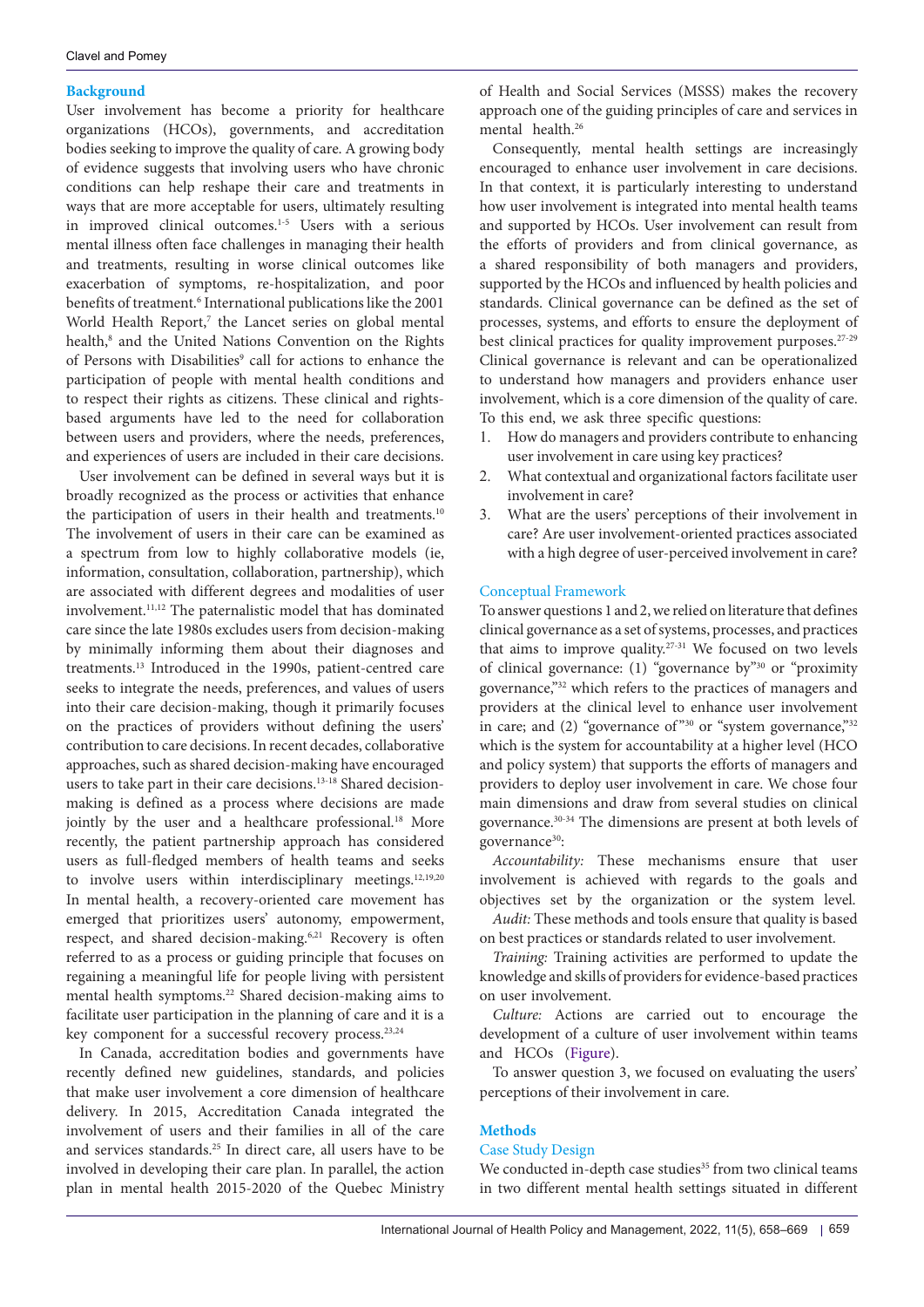<span id="page-2-0"></span>

HCOs in Canada (Quebec). A multiple-case design was chosen to develop a more in-depth understanding of the practices and factors that can enhance mental health users' involvement in care, compared to a single case design.<sup>36</sup> The longitudinal design of the research (2015 to 2017) enabled us to study how providers and managers enhance user involvement in their care and how users assess their involvement in care decisions.37 Indeed, we analyzed two cases before and after the introduction of new guidelines, standards, and policies to make user involvement a core dimension of mental healthcare delivery in Canada.

## Case Selection

Cases refer to the clinical teams that deliver community care treatments for users with a severe mental illness. The two cases were selected based on the most-similar case selection procedure described by Gerring.<sup>38</sup> The pair of cases were similar in all aspects except for the variable of interest, which was the integration of an evidence-based model in mental health that emphasized user recovery. The clinical teams had comparable characteristics in that they delivered outpatient care in mental health, followed-up with users with severe and chronic mental illness, and were located in rural or semi-rural HCOs in the province of Quebec (Canada).

#### Data Collection Methods

This mixed-methods multiple case study was based on both qualitative and quantitative data that had been collected from 2015 to 2017.

In all, 25 face-to-face interviews with clinical, mid and top-level managers were conducted (14 for case 1 and 11 for case 2) and 4 focus groups were held with the providers (2 for case 1 and 2 for case 2). The interviews and focus groups were carried out during two periods of data collection (2015 and 2017). Each interview lasted between 45 and 60 minutes and the focus-groups were for 90 or 120 minutes. Recruited managers were involved at different levels of governance in quality management or mental health. At the clinical level,

all providers were recruited with the support of the clinical manager. [Supplementary file 1](#page-10-0) provides more details about the participants and the collected data for the two periods. We also continuously collected clinical and management documents related to user involvement in care at each site. All interviews ([Supplementary file 2](#page-10-1)**)** and focus groups [\(Supplementary file 3\)](#page-10-2) were conducted and transcribed in French and then translated into English. In addition, a patient-reported experience measure was used to evaluate the users' perceptions of their involvement in care decisions. The survey contained general demographic questions (eg, age, gender, level of education) and eight items from the dyadic OPTION scale that measures the extent to which providers involve users in decision-making from the user's perspective.39,40 A convenience sample approach was used and all users receiving care and services from the two clinical teams were invited to participate in the survey. The users were recruited in March 2017. Eligible users were adults (18 years and older), followed by the team at the time of data collection, and willing to participate. To administrate the survey, three members of the research team went on-site during a day when recovery services were offered to users. Providers were not present at the time users completed the survey, and team members assisted users in filling out the survey as necessary.

#### Data Analysis

The qualitative data were analyzed using a hybrid deductive and inductive approach.<sup>41</sup> Successive phases that combined a deductive and inductive analysis were followed<sup>41</sup> using QDA Miner Lite software: (1) codification and categorization of the data based on a priori template of  $codes^{42}$ ; (2) identification of new codes and categories following a datadriven analysis<sup>43</sup>; and (3) formulation and verification of the findings with key participants. The first three interviews were coded independently by two reviewers (NC, MPP). Divergent codifications were discussed until both reviewers reached a consensus leading to the final categories and codes. [Supplementary file 4](#page-10-3) presents the initial categories that were based on our conceptual framework and the new categories and codes that were derived from the inductive analysis of the data.

The quantitative data were analyzed using SPSS software. Any returned surveys that were missing one or more responses were excluded from the analysis. For each sample (cases 1 and 2), we performed descriptive statistics, calculating mean scores, standard deviations, the percentage of highly involved users for each item, and the overall score of the 8-item scale. Scores were compared between the two samples (cases 1 and 2), and t-tests for independent samples were computed to analyze the differences in scores across the samples.

## **Results**

Our findings are presented in three different sections. The first section provides a brief description of the two cases [\(Table 1](#page-3-0)). The second section answers questions 1 and 2 and presents the analysis of the key practices and factors that contribute to the enhancement of users' involvement in care. Finally, the third section answers question 3 and describes the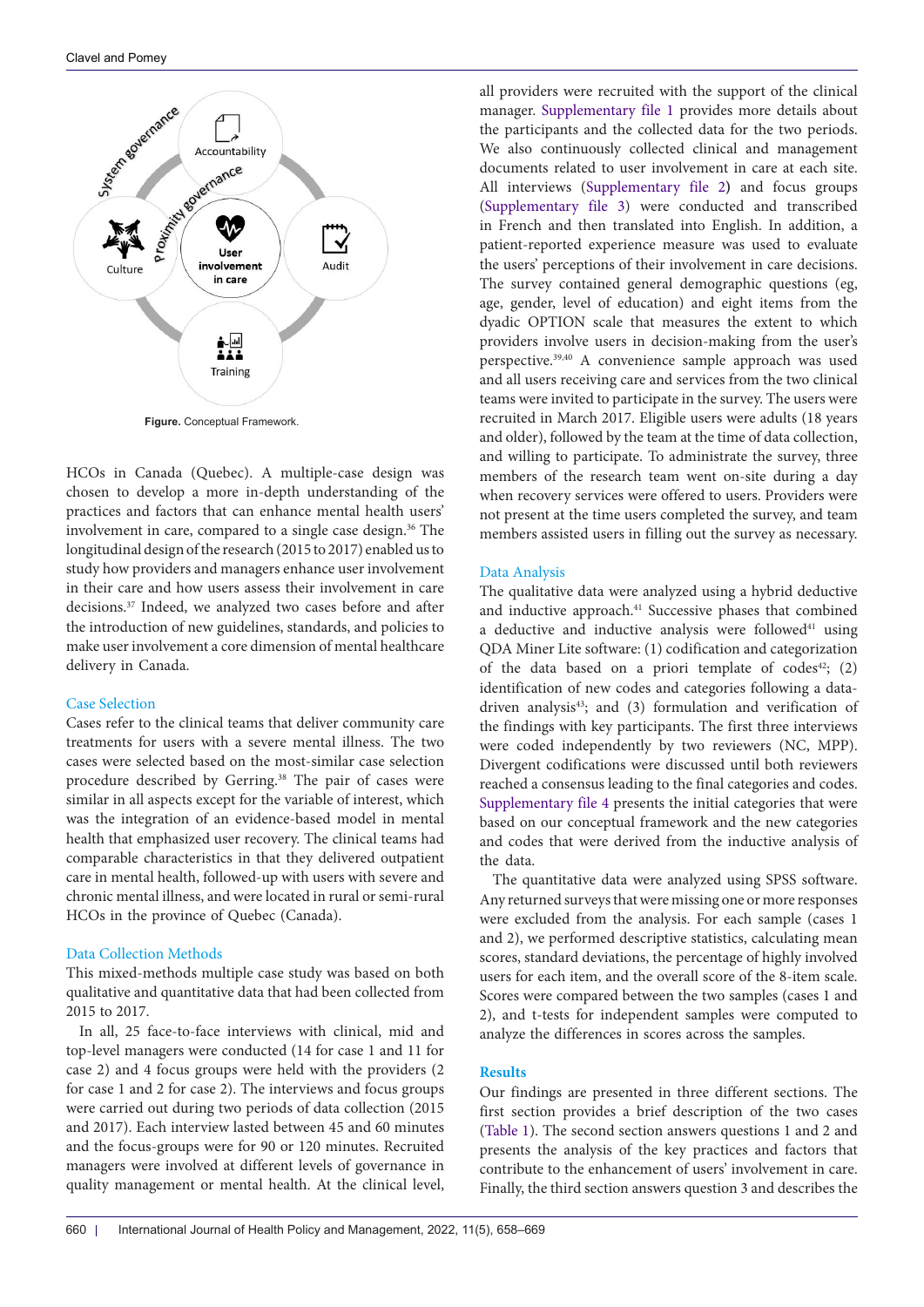#### <span id="page-3-0"></span>**Table 1.** Summary Profile of the Cases

| <b>Characteristics of the Cases</b>      | Case 1                                                                                                                                        | Case 2                                                                                                        |  |  |  |
|------------------------------------------|-----------------------------------------------------------------------------------------------------------------------------------------------|---------------------------------------------------------------------------------------------------------------|--|--|--|
| Type of HCO                              | HCO <sub>1</sub><br>Integrated university health and social services center                                                                   | HCO <sub>2</sub><br>Integrated health and social services center                                              |  |  |  |
| Location                                 | Rural setting                                                                                                                                 | Semi-rural setting                                                                                            |  |  |  |
| Evidence-based model in mental<br>health | <b>No</b>                                                                                                                                     | Yes<br>Assertive treatment model                                                                              |  |  |  |
| Clinical setting                         | Outpatient, community care                                                                                                                    | Outpatient, community care                                                                                    |  |  |  |
| Clinical team                            | Acute day hospital clinic                                                                                                                     | Assertive community treatment                                                                                 |  |  |  |
| Composition of the clinical team         | Program manager and eight providers including<br>psychiatrists, psychologists, psychoeducation workers,<br>occupational therapist, and nurses | Program manager and nine providers including<br>psychologists, social workers, psychoeducators, and<br>nurses |  |  |  |

Abbreviation: HCO, healthcare organization.

users' assessment of their involvement in decision-making.

#### 1. Presentation of the Cases

#### *Case 1. Acute Day Hospital Clinic*

The acute day hospital team is an interdisciplinary team offering outpatient care for users with acute mental health issues, such as psychotic, emotional, or personality disorders. Services delivered include assessment, psychiatric services, follow-up, and rehabilitation activities. The team is composed of providers from different training such as psychiatry, psychology, psychoeducation, nursing, and occupational therapy. The users' follow-up consists of two months, with the intention to avoid hospitalization or shorten the stay in a hospital psychiatric care unit by supporting users when facing a psychotic episode. A program manager is in charge of ensuring the adoption of best clinical practices by the team.

#### *Case 2. Assertive Community Treatment*

The assertive community treatment team is an interdisciplinary team that provides intensive, comprehensive, communitybased treatment, rehabilitation, and support to users with severe and chronic mental health issues such as schizophrenia, psychotic disorders, schizoaffective disorders, and bipolar disorders. Since 2015, the team has introduced an evidencebased model of care in mental health: the assertive community treatment.44 To obtain and maintain the accreditation as an assertive community treatment, the team has to comply with several criteria, including in terms of user recovery and shared decision-making. The team is composed of providers whose training includes social work, rehabilitation, psychoeducation, and nursing. Although the team does not have dedicated psychiatrists, the offered services include initial and continuous assessments, case management, employment and housing assistance, family support and education, substance abuse services, and other rehabilitation services for promoting user recovery and empowerment. The follow-up of users is generally between four and six months, and each user has a key-pivot provider who is responsible for the follow-up, and for communicating and coordinating with other team providers. A program manager ensures the adoption of assertive community treatment best practices by the team.

## 2. Proximity governance: Towards Collaborative Practices With Mental Health Users

In the two cases, we identified that proximity governance corresponds to both managerial practices and clinical practices that enhance mental health user involvement in care decisions. Following the data-driven analysis, several key managerial and clinical practices for user involvement were identified as well as challenges encountered by providers. Those key practices derive from the initial category "audit" that refers to the methods and tools that ensure the adoption of best practices or standards related to user involvement (see Conceptual Framework). A synthesis of the main practices and challenges related to mental health user involvement is presented in [Table 2.](#page-4-0)

## *Managerial Practices for User Involvement*

In both cases, the role of the program managers was central in encouraging and ensuring the comprehensive adoption of best clinical practices related to user involvement by the teams, as required by Accreditation Canada and the MSSS.

#### *Revising care Protocols*

In both teams, the managers established an action plan to ensure that care protocols are revised with an integrated recovery-oriented care approach and users' involvement in care plans with the providers' practices.

*"It's part of my job to show the team what to do and how to update their practices. So I made an action plan, we are updating the protocols, the ways we are practicing with users because the recovery is clearly positioned within our organization as a priority"* (Program manager, case 1).

## *Strengthening Providers' Knowledge of Best Practices*

In case 1, the manager encouraged providers to be part of a new, continuous improvement committee on accreditation standards. The committee brings together mental health program managers and providers to receive updates on mental health standards and it aims to develop strategies to meet specific standards related to user involvement in care.

## *Facilitating Coordination of Care Around Family and User's Needs*

In case 2, the manager tried to improve the coordination of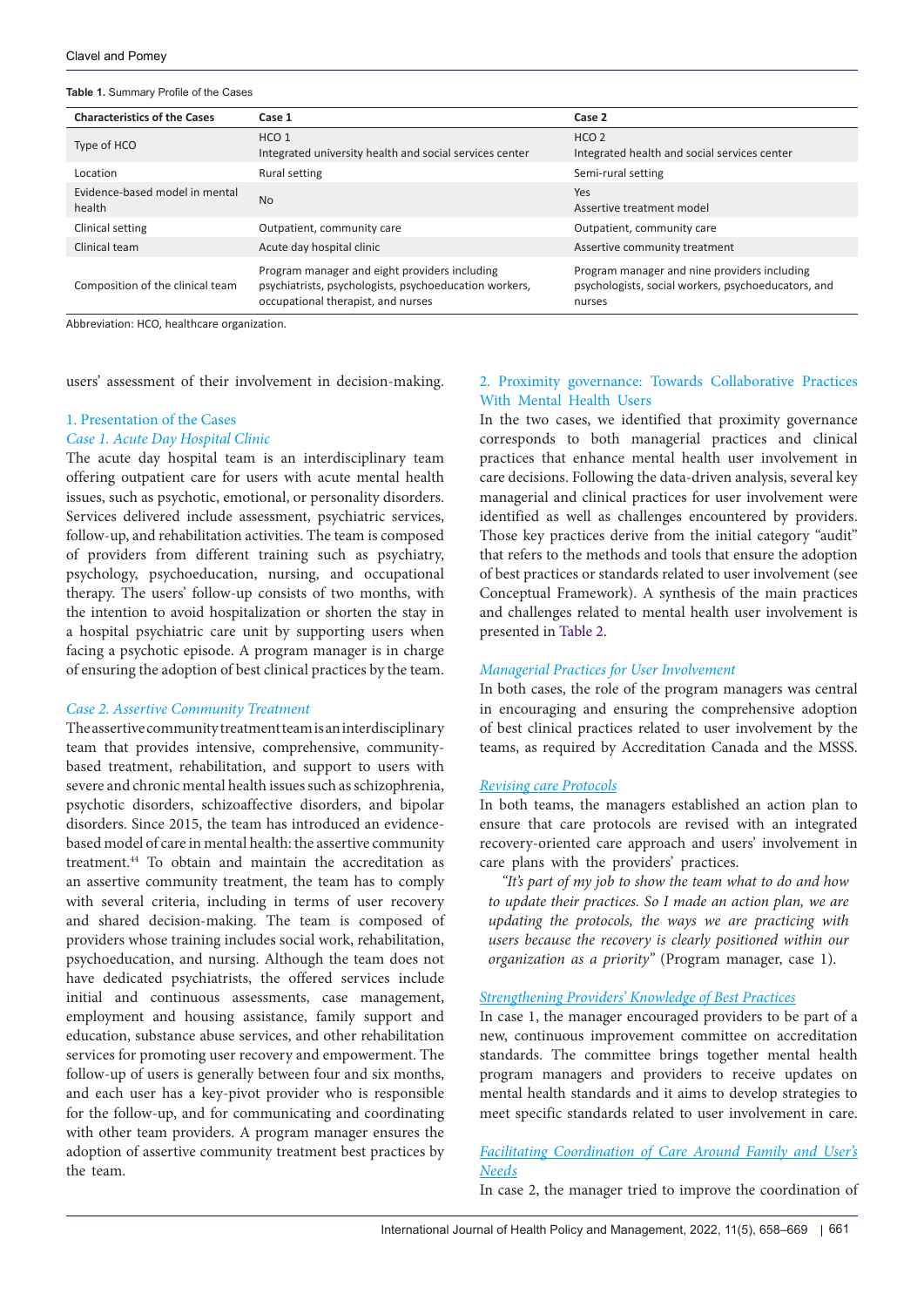<span id="page-4-0"></span>**Table 2.** Synthesis of the Managerial, Clinical Practices and Challenges Associated With Mental Health User Involvement in Care

| <b>Managerial Practices</b>                      |                                                                                                                                                                                              | <b>Provider Practices and Challenges Encountered</b>                                                                                                                                                                               |  |  |
|--------------------------------------------------|----------------------------------------------------------------------------------------------------------------------------------------------------------------------------------------------|------------------------------------------------------------------------------------------------------------------------------------------------------------------------------------------------------------------------------------|--|--|
| $\bullet$<br>$\bullet$<br>$\bullet$<br>$\bullet$ | Revising of care protocols<br>Strengthening providers' knowledge of best practices<br>Facilitating coordination of care around family and user's needs<br>Integrating PSWs in clinical teams | Involving users in the care planning process<br>• Inviting users to share their passions, strengths and life goals<br>• Supporting users in defining their recovery-oriented objectives<br>(personal, occupational and relational) |  |  |
|                                                  |                                                                                                                                                                                              | Challenges encountered<br>Involving new users and users facing acute crises<br>Defining recovery-based objectives with users<br>Absence of psychiatrists to ensure user involvement in treatment<br>decisions                      |  |  |

Abbreviation: PSWs, peer-support workers.

care around family and users' needs using a centralized tool for team coordination. This tool contains important weekly monitored information on users, including the care plan, the recovery-based objectives, and the follow-up contacts with users. Based on the recovery-approach, the program manager has worked to improve the involvement of the users' families and close relatives. If the user agrees, providers establish regular contact with close relatives, at least monthly. Both the manager and providers have reported that the involvement of relatives is crucial to engage users in ongoing treatment or to establish a link in situations of isolation or withdrawal.

## *Integrating Peer-Support Workers in Clinical Teams*

While the MSSS recommends peer support to enhance users' involvement and to promote recovery, the two clinical teams have not yet integrated a peer-support worker (PSW). In both cases, the program managers believe that PSWs could play a complementary role to the providers, by offering ongoing support to the user regarding his/her recovery objectives, encourage users to be more compliant with their medications, and help de-stigmatize mental illness among providers. However, in case 1, the integration of PSWs raises an issue about a clear definition of their role and responsibilities in the clinical team. The program manager has reported that some professional unions and providers can be reluctant to work with PSWs.

*"We know that we have a lot to do with professional unions to hire a PSW because they are afraid that he'll take the place of a provider. We have to demystify the role of the PSW and demonstrate that he can play an important role in the team. The most difficult people to convince are health professionals"* (Program manager, case 1).

In case 2, the manager has started the process of recruiting and integrating a PSW in the team. To that end, she has demonstrated the role and responsibilities of PSWs and their added value from collaborating with them from a recoverybased perspective. The program manager has also described her experience with another team she manages when she introduced a PSW. The PSWs help to support users in their recovery process and objectives, for example, by working in recovery groups and helping the team to manage difficult situations when a user might refuse treatment.

*"The priority project for me is to integrate a PSW who will be helping the team to work towards recovery and help* 

*us to approach and speak to users when they refuse their treatments. It's part of the National Center of Excellence in Mental Health recommendations, but I really believe in the role of PSWs since I introduced them before in another team, it was two years ago. It has been a very helpful support for the team and the users as well. It was necessary to prepare the group before, to make them understand the role of PSWs"*  (Program manager, case 2).

## *Clinical Practices for User Involvement*

In both cases, the role of providers was essential to ensure that users are involved in the care planning process. Providers also reported three main challenges associated with user involvement in care and treatment decisions.

## *Involving Users in the Care Planning Process*

Following the MSSS and accreditation requirements in 2015, the two clinical teams oriented their practice toward recovery and a collaborative care approach based on user autonomy and empowerment. Providers of both teams encourage and support the users to be engaged in developing their care plan. Users are first invited to identify their passions, strengths and life goals, then supported in defining three types of recoverybased objectives: personal, occupational, and relational. In both cases, the involvement of the user in his/her care plan always takes place during the first weekly consultations/visits with the pivot provider (psychiatrist or psychologist) in charge of the user's follow-up. The care plan is then presented to the interdisciplinary team and in case 2, to the psychiatrist outside the team who ensures the user's follow-up. However, in both teams, the user is also not involved during case discussions during interdisciplinary meetings. In case 1, the program manager and providers have reported the time constraints for integrating users into interdisciplinary meetings.

## *The Challenge of Involving New Users and Users Facing Acute Crises*

While providers have adopted a collaborative approach with users, they have also reported issues concerning user involvement. In case 1, the manager has raised the difficulty in involving users facing an acute crisis who have to be hospitalized. For psychiatrists in the acute day hospital, it can be difficult to engage users in their care plan in this kind of situation. During an acute crisis, they always inform users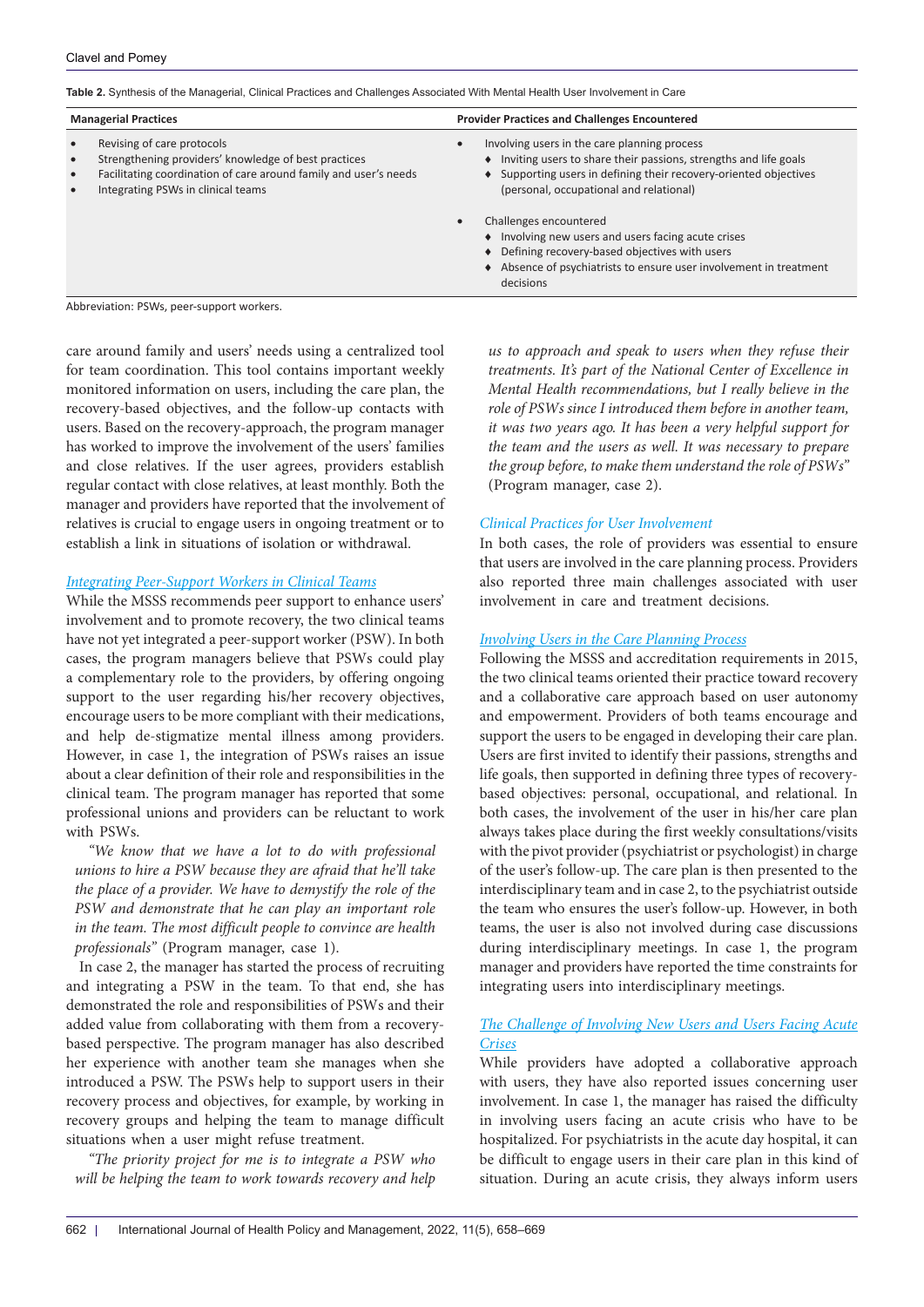about medical decisions.

*"There is still resistance from providers, especially when the user is in an acute phase; there is still resistance to involve the user in decisions at this moment. Sitting with the user to build his plan while he's in crisis is problematic, but the user is always aware of what the psychiatrists decided for him. It's a compromise that doctors offer during acute crises. We do not sit at the table with someone who is extremely confused, and in crisis, it's not helpful"* (Program manager, case 1).

Similarly, in case 2, the providers reported that in about 10%-15% of cases, users are opposed to collaboration. The most refractory users are new users who do not see any benefit from assertive community treatment care.

*"Now care plans are systematically done; users before it depended on providers, now it's a requirement. About 85%- 90% are done with users, and about 10% to 15% of users refuse to participate in their plan, resistant users who are often new users. In the beginning, it's not necessarily obvious for them to participate because they do not know what can be done to help them. We always tell them that they can refuse to participate, but the more they know us, the more they want to get involved"* (Psychoeducator, case 2).

## *The Challenge of Defining Recovery-Based Objectives With Users*

The other challenge reported in both cases is collaborating with users when defining recovery-based objectives. Providers usually want to encourage users to have ambitious goals that may not necessarily meet their expectations and needs. One of the strategies is to try to reach a compromise between what the providers think of the users' capacities to foster recovery and what users want to achieve in their life.

*"I think one of the risks is the imposition of goals that do not correspond to the needs of the user according to the situation in which they find themselves; for example, if the user is using drugs"* (psychologist, case 1).

## *Absence of Psychiatrists in Clinical Teams to Ensure User Involvement in Treatment Decisions*

Finally, case 2 faced a specific issue related to the absence of dedicated psychiatrists on the team, which hinders the users' involvement in decisions related to their medication. The presence of psychiatrists is one of the standards of practice for assertive community treatment teams, and their integration into the team is a priority for the program manager. The close collaboration between psychiatrists and other providers could facilitate individualized follow-up based on the users' needs, especially with regards to adjustments to medication, management of side-effects, and improved access to consultations with psychiatrists.

## 3. System Governance: Organizational and Contextual Factors That Facilitate User Involvement In Mental Health

In both cases, several organizational and contextual factors have facilitated the involvement of mental health users in their care. Those facilitating factors refer to what is called system governance in our initial conceptual framework (see Conceptual Framework). The data-driven analysis allowed

us to identify four specific categories: compliance with an organizational commitment to user involvement, conformity to external requirements for user involvement in mental health, access to specific training on evidence-based practices in mental health and the institutionalization of a culture promoting user involvement. Those new categories derive from the three initial categories presented in our framework: internal and external accountability, training and culture.

## *Compliance With an Organizational Commitment to User Involvement*

For both cases, complying with the HCOs commitment to user involvement helped to introduce and implement a collaborative approach with users. Before the introduction of the MSSS and accreditation requirements for user involvement, the HCOs had implemented a collaborative initiative with users as part of their strategic goals, and the quality departments were in charge of deploying it in both HCOs. In case 1, a patient partnership model, consisting of engaging user advisors in quality improvement activities had been initiated and implemented in 2013. In case 2, the chief executive officer (CEO) decided to implement a user experience model in 2011; this model was based on weekly bedside visits to foster user involvement in quality improvement.

*"We do five bedside visits a week in different sectors and clinical units. Visits are always done by the CEO, myself and the program manager. We ask users to identify strengths but also improvements related to their care and the delivery of services"* (Quality Manager, case 2).

To comply with the HCO's strategic goals, several clinical teams in case 1, including teams in mental health, started recruiting and integrating users as part of their quality improvement committees and activities. After the introduction of the MSSS and the accreditation requirements for user involvement in care, the participation of user advisors became widespread in most clinical departments and teams. In case 2, all users, including those receiving care in mental health, are asked about their care experience with providers on a weekly basis. The bedside visits are part of the quality department's collaboration with the manager in charge of the corresponding visited unit. The program manager provides feedback to the team in terms of good or bad practices that have been identified from the perspective of the users. Bedside visits are used to ensure quality improvement in conjunction with patient-reported experience measures like patient satisfaction and experience surveys.

## *Conformity to External Requirements for User Involvement in Mental Health*

To comply with the MSSS action plan for mental health, 2015- 2010, the recovery-oriented approach of care was identified, in both HCOs, as a priority for clinical care by the departments of mental health. Furthermore, case 2 had to conform with the directive of the Mental Health Department of the MSSS, as the team must ensure that care delivery meets the standards of practice recognized by the assertive community treatment model of care. One of the standards is specific to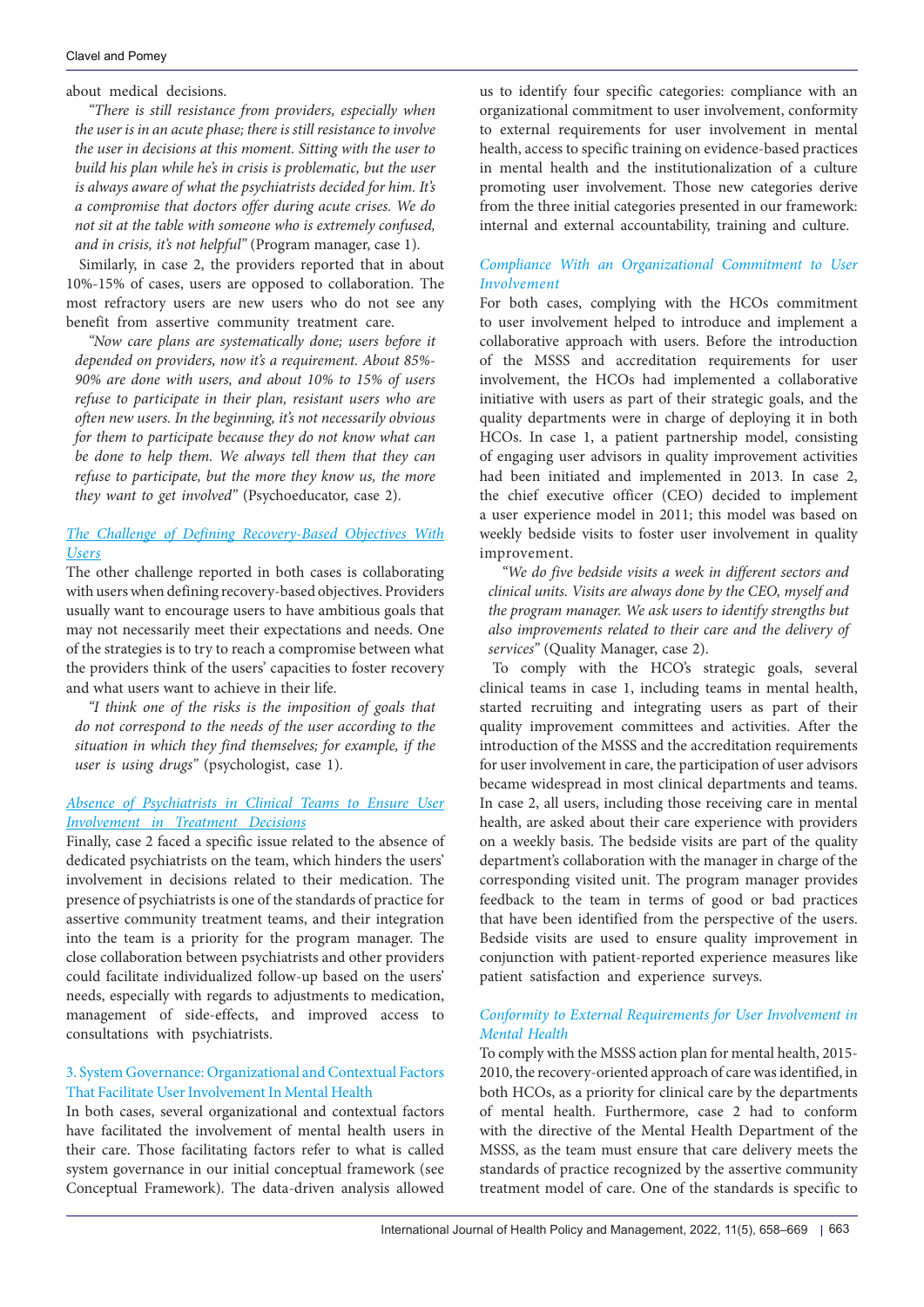user involvement, as in using a recovery-centred approach in treatment, involving the user in elaborating the care plan, and integrating PSWs in the team.

*"We must have a care plan made in interdisciplinarity, which includes the user. When we look at the accreditation visit that is coming, the National Center of Excellence in Mental Health provides 46 criteria; it gives an idea of what is valued by the ministry. One of the aspects is the care plan: are they up to date? Are they made with the user? Having a PSW is also one of the criteria. That's why I put it in my action plan"* (Program manager, case 2).

## *Access to Specific Training on Evidence-Based Practices in Mental Health*

For several years, both teams benefit from training by the National Center of Excellence in Mental Health, which is part of the mental health department of the MSSS. Its mandate is to help teams develop clinical best practices. Since the adoption of the action plan in mental health, the teams have received training for the recovery-oriented care approach, which emphasizes user involvement in his/her care plan.

*"We have extensive training provided by the National Center of Excellence in Mental Health, yes. All team providers have been trained by the center"* (Program manager, case 1).

For case 2, providers receive specific training each year to follow the best standards of practice specific to the assertive community treatment model of care, which covers the recovery-oriented and user-involvement approaches. Furthermore, the program manager organized a one-day training session provided by the Quebec Association for Psychosocial Rehabilitation to prepare the integration of a PSW in the team. The training included a presentation of the philosophy and objectives of peer-support in mental health and the role and responsibilities of PSWs on the team. The program manager reported that the training was a necessary step before integrating a PSW because it helped to break taboos and prejudices around the role of the PSW.

*"It is necessary to prepare the team so that they understand the role of PSWs. We give a mini-training to abolish taboos. This training is provided by the AQRP (Québec Association of Psychosocial Rehabilitation), which accompanies the peersupport movement. I had introduced the PSW project to the team two years ago. The team will be ready soon to integrate a PSW"* (Program manager, case 2).

## *Institutionalization of a Culture Promoting User Involvement*

For several years, both HCOs have benefited from collaborative approaches that were implemented at the organizational level and which are part of the core values of the HCOs. In the HCO 1, the integration of user advisors has not resulted in projects for improving user involvement in direct care since improvement projects have been focused on improving the delivery of services based on user needs. Nevertheless, providers have reported that this initiative has helped to destigmatize users by collaborating with them regularly in quality improvement projects and has helped to develop a culture of partnership with users within the team. The CEO and the quality department ensure the promotion

of patient partnership in care and services with program managers and providers. The principles and benefits of such approaches are regularly presented at departmental meetings and to medical committees like the Council of Physicians, Dentists, and Pharmacists.

*"Every two months, I meet with the quality department, the clinical directors who are managers and the medical co-directors who are physicians. I also attend most of the meetings of the CMDP (Council of Physicians, Dentists, and Pharmacists). I have many opportunities to present our approach to partnership with users"* (CEO, case 1).

In the HCO 2, the user experience approach has been used to develop a culture of user-centred care and services. Following bedside visits, "model employees" who have been recognized by users to have good practices are acknowledged by the quality department. The aim of the recognition is to encourage good practices and collaborative practices with users. In case 2, at the clinical level, the program manager changed the ways of involving users in their recovery plan, specifically for employment. One of the changes was related to the employability of users who are not on the track of recovery. The innovative practice is to support the users to be employed while they are still taking drugs, or when they are not compliant with their medications. Employment becomes a way to promote recovery rather than the outcome of the recovery process. The program manager has organized training for providers who work on employability to support them in this innovative practice.

*"I have two providers who work on employability and who have been trained on that. This training challenges many practices because usually, we think that a person has to stop consuming drugs or alcohol, to take his/her treatments to get ready to work. But now we want to introduce a new way of thinking employability of users. It's the opposite way of thinking; the person consumes, does not take his/her medication. We want to challenge the old ways of thinking and practicing in our team"* (Program manager, case 2)*.*

## 4. Mental Health Users' Perceptions of Their Involvement in Care Decisions

The data-set contained 46 user respondents (22 in case 1 and 24 in case 2). The response rate was 23% for case 1 and 24 % for case 2. In case 1, most users were women (62%), whereas in case 2, most were men (71%). All age groups are represented except for users of 30 to 39 years of age in case 1. In cases 1 and 2, most users were under 50 years of age (64% in case 1; 67% in case 2). In both cases, most users had completed secondary school (57% in case 1; 52% in case 2). The demographic characteristics of the users are summarized in [Table 3.](#page-7-0)

The mean score for the 8-item scale was 23.6 for case 1 and 25 for case 2 (maximum of 32), indicating a high degree of perceived involvement in decision-making ([Table 4](#page-7-1)).

As shown in [Table 3](#page-7-0), the two samples represented different demographic characteristics. To assess whether or not the characteristics were correlated with the overall score, we computed the Spearman correlation coefficients for the total score with gender, age, and education [\(Table 5](#page-7-2)). Weak and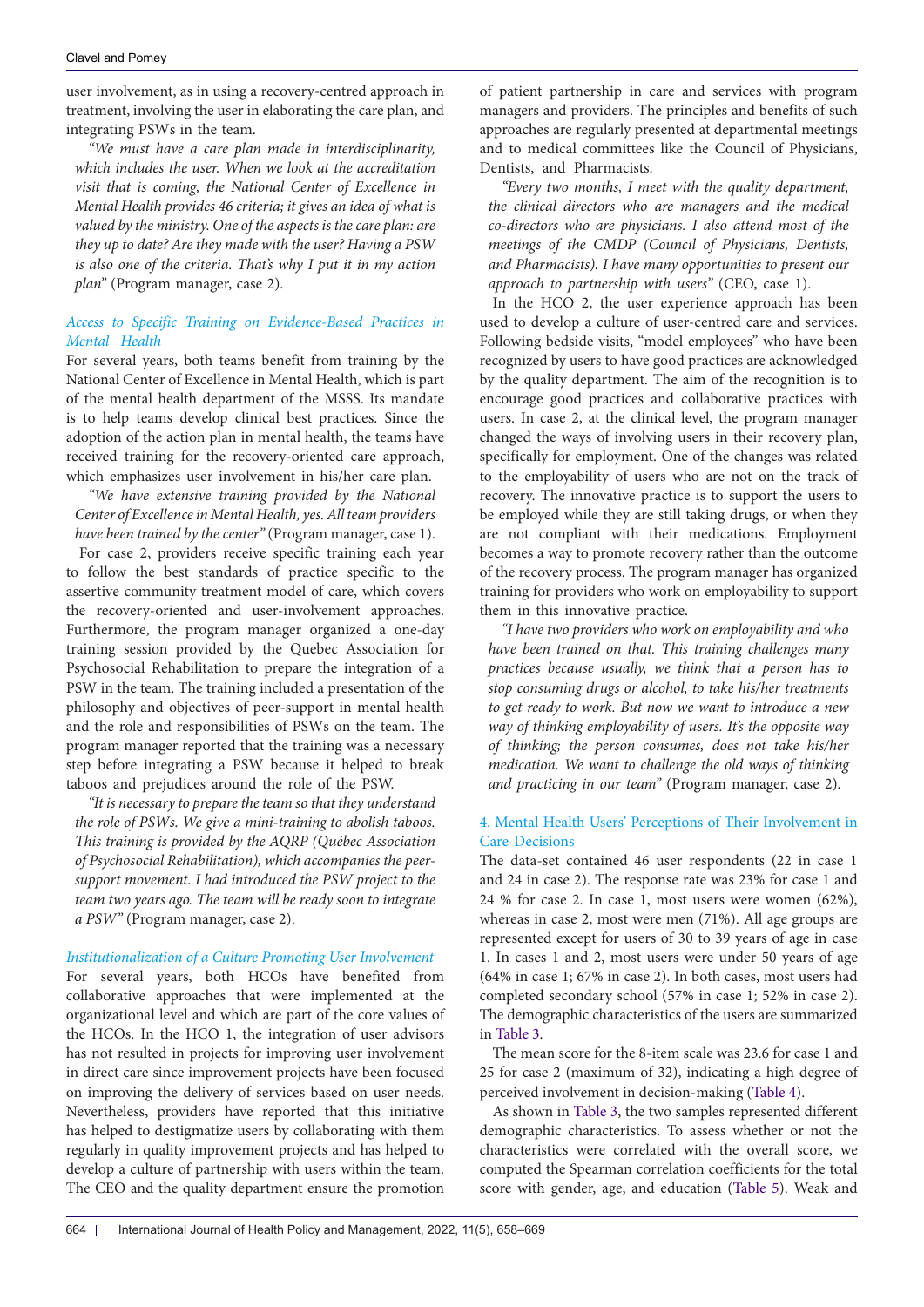<span id="page-7-0"></span>**Table 3.** Demographic Characteristics of the Two Samples (Gender, Age, and Education) Showing the Percentages of Respondents

| Case 1 (ADH <sup>a</sup> ) | Case 2 (ACT <sup>b</sup> ) |  |  |  |
|----------------------------|----------------------------|--|--|--|
| $n = 21$                   | $n = 24$                   |  |  |  |
| 8(38.1)                    | 17 (70.8)                  |  |  |  |
| 13 (61.9)                  | 7(29.2)                    |  |  |  |
| $n = 22$                   | $n = 24$                   |  |  |  |
| 5(22.7)                    | 3(12.5)                    |  |  |  |
| 0(0.0)                     | 8(33.3)                    |  |  |  |
| 9(40.9)                    | 5(20.8)                    |  |  |  |
| 6(27.3)                    | 3(12.5)                    |  |  |  |
| 2(9.1)                     | 5(20.8)                    |  |  |  |
| $n = 21$                   | $n = 23$                   |  |  |  |
| 1(4.8)                     | 8(34.8)                    |  |  |  |
| 12 (57.1)                  | 12 (52.2)                  |  |  |  |
| 6(28.6)                    | 2(8.7)                     |  |  |  |
| 2(9.5)                     | 1(4.4)                     |  |  |  |
|                            |                            |  |  |  |

Abbreviations: ADH, acute day hospital; ACT, assertive community treatment. <sup>a</sup> Case 1 corresponds to the sample of users receiving care from the ADH team.

**b** Case 2 refers to the sample of users receiving care from the ACT team.

<span id="page-7-1"></span>**Table 4.** Descriptive Statistics of the Overall Score of User Involvement (8-Item Scale) in Decision-Making

|                     | Case 1 (ADH)<br>$(n = 22)$ | Case 2 (ACT)<br>$(n = 23^{\circ})$ |
|---------------------|----------------------------|------------------------------------|
| Mean score          | 23.6                       | 25.0                               |
| Standard deviation  | 6.3                        | 4.4                                |
| Range (min-max) $b$ | $12 - 31$                  | $17 - 32$                          |

Abbreviations: ADH, acute day hospital; ACT, assertive community treatment. <sup>a</sup> One observation was excluded from the analysis because of more than one missing value on the scale.

b Possible range was 8-32.

non-significant correlations (*P*>.05) were found for age and overall score (Spearman rho=0.18), gender and total score  $(rho = 0.18)$ , and education and overall score  $(rho = -0.05)$ . The Spearman correlation coefficients and the *P* values suggested weak correlations between the demographic characteristics and the overall score so that the observed differences in the scores across the two cases were not driven by the distribution of characteristics.

Since we included eight items of the 12-item dyadic OPTION scale, we computed the reliability of the 8-item scale. Cronbach α was 0.87, suggesting high reliability of the scale.

[Table 6](#page-8-0) assesses user involvement in decision-making for the eight items in each sample (cases 1 and 2), according to the mean scores, standard deviations, and percentage of highly involved users. High involvement scores were computed by grouping the two highest answer modalities  $(3=$  often and  $4=$ always). An additional table ([Supplementary](#page-10-4) [file 5\)](#page-10-4) presents the item scores according to the four answer modalities, and it shows the wording of questions used in the

<span id="page-7-2"></span>**Table 5.** Spearman Correlations Coefficients (and *P* Values) for the Overall Scores and Gender, Age, and Education

|           | <b>Overall Scores</b><br><b>User Involvement in Decision-Making</b> |     |
|-----------|---------------------------------------------------------------------|-----|
| Gender    | 0.18                                                                | .23 |
| Age       | 0.18                                                                | .23 |
| Education | $-0.05$                                                             | .73 |

scale. In both cases, a high proportion of users reported a high degree of perceived involvement in decisions. They felt that they were carefully listened to by their providers when they spoke of their problems (82% of users in case 1 and 100% of users in case 2), involved in discussions about the advantages and disadvantages of options (74% in case 1 and 77% in case 2) and invited to speak of their ideas or expectations to manage problems (77% in case 1 and 82% in case 2). Only item 3 (different types of information used to present options) had a low degree of perceived involvement among users (55% of users in case 1 and 27% of users in case 2). As shown in [Table 6](#page-8-0), users in case 2 had the highest degree of perceived involvement for all items except for item 3. We could see even small differences in the degree of perceived involvement across the two cases for items 1, 2, 3, 6, and 7. The largest differences in perceived involvement were seen in item 3 (different types of information used to present options) and item 7 (all information explained to ensure understanding). Interestingly, a high proportion of users in case 2 felt highly informed to facilitate their understanding (87.5% of users) while a low percentage of users reported being informed through different types of information (27% of users).

To test whether or not the differences in scores observed across cases were statistically significant, we computed independent sample t-tests on SPSS. Non-significant differences were found (*P*>.05). These results can be explained by the low number of observations in each sample  $(n=22$  in case 1 and  $n=24$  in case 2).

#### **Discussion**

#### Main Contributions of This Paper

To the best of our knowledge, this is the first research that applies the concept of clinical governance to understand how managerial and clinical practices, and organizational and contextual factors, can enhance the involvement of mental health users in their care. To date, studies on user involvement in mental health have focused on identifying clinical practices or factors associated with user participation without investigating the interplay between managerial and clinical practices or factors that support user engagement in care. In this study, we also found that mental health users who receive treatment from community care treatment teams have a high degree of perceived involvement in their care decisions. This finding supports the literature on user involvement in mental health, by showing that community mental health teams adopting recovery and collaborative-oriented practices show a high degree of users' perceived involvement in care decisions.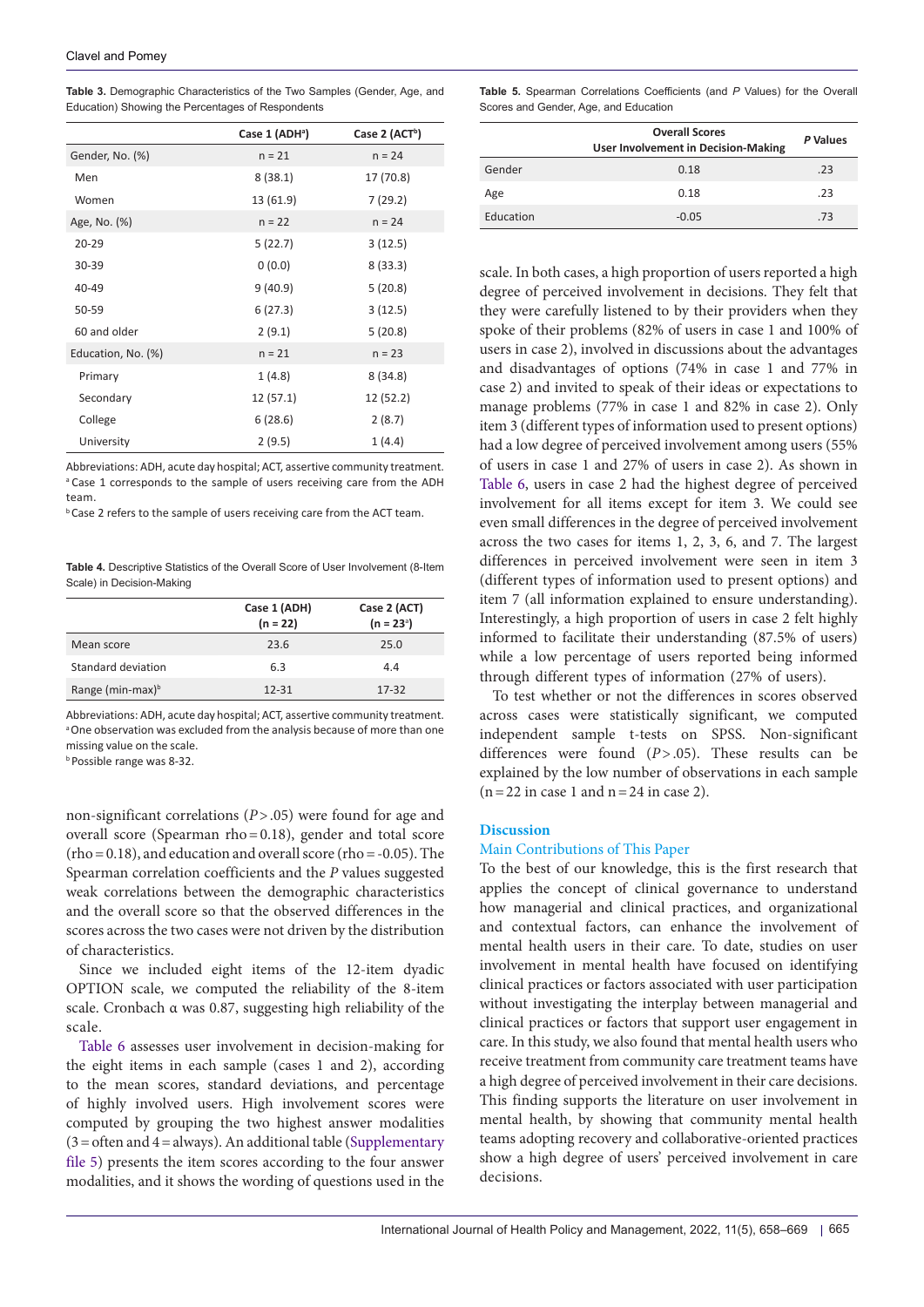<span id="page-8-0"></span>**Table 6.** User Assessment of Their Involvement in Decision-Making by Items of the Dyadic OPTION Scale (n = 8 Items)

|                                                                | <b>Mean Score (SD)</b> |            | <b>Percentage of High Degree</b><br>of Involvement <sup>a</sup> |        | N      |        |
|----------------------------------------------------------------|------------------------|------------|-----------------------------------------------------------------|--------|--------|--------|
|                                                                | Case 1                 | Case 2     | Case 1                                                          | Case 2 | Case 1 | Case 2 |
| 1. Problem(s) listened carefully                               | 3.45(0.80)             | 3.71(0.46) | 81.8                                                            | 100.0  | 22     | 24     |
| 2. Several options presented to deal with the problem(s)       | 2.82(1.14)             | 3.22(0.85) | 63.6                                                            | 82.6   | 22     | 23     |
| 3. Different types of information used to present options      | 2.45(1.10)             | 2.00(1.15) | 54.6                                                            | 27.3   | 22     | 22     |
| 4. Advantages and disadvantages of different options discussed | 3.09(0.97)             | 3.13(1.18) | 77.3                                                            | 73.9   | 22     | 23     |
| 5. Users' ideas or expectations explored                       | 3.05(0.84)             | 3.39(0.99) | 77.3                                                            | 82.6   | 22     | 23     |
| 6. Users' concerns or worries explored                         | 2.95(0.99)             | 3.24(0.94) | 68.2                                                            | 85.7   | 22     | 21     |
| 7. All information explained to ensure understanding           | 3.09(1.06)             | 3.46(0.72) | 68.2                                                            | 87.5   | 22     | 24     |
| 8. Time and opportunities to ask questions                     | 2.73(1.20)             | 3.13(1.03) | 59.1                                                            | 70.8   | 22     | 24     |

Abbreviation: SD, standard deviation.

<sup>a</sup>To compute high involvement scores, the two highest answer modalities (3 = often and 4 = always) were grouped into one variable named "high degree of involvement."

## "Proximity Governance": Providers and Managers' Practices to Foster Mental Health User Involvement in Care

From the concept of clinical governance, we can understand the interplay between providers and managers in fostering user involvement in their care. In their everyday work, they develop methods, strategies, and tools to improve user involvement. In both cases, providers used two main methods to improve user involvement in the care planning process. They encouraged users to identify their life goals and strengths and supported users in defining their recoveryoriented objectives. User involvement in decision-making is an essential component of recovery-oriented care in mental health.24 User involvement has been conceptualized by different authors<sup>11,12</sup> along a continuum representing diverse approaches. At one end, users are seen to be passive and uninvolved in their care decisions, whereas, at the opposite end, users fully control their care decisions.45 This study has shown that providers invite users to collaborate in their care planning process, but because of the time constraints, users are not integrated with interdisciplinary meetings as fullfledged partners in the team (cases 1 and 2). We also observed that providers engaged users somewhere between the two extremes of involvement in care decisions. Thus, providers seek to encourage users to influence their care decisions and share control in orienting their life project.<sup>45</sup>

Program managers at the clinical level play a key role in adopting clinical practices related to user involvement. In both cases, clinical managers developed action plans to revise protocols related to user involvement in care plans and facilitate the appropriation of recovery-oriented practices (cases 1 and 2). In case 1, the clinical manager particularly emphasized on strengthening providers' knowledge of mental health and user involvement best practices. In case 2, the clinical manager developed additional strategies to facilitate better collaboration between users and providers in the care process. They used a centralized tool to coordinate the care around the user's and the family's needs, established regular contacts with the user's family or relatives, and integrated a PSW on the team. Studies have shown that families and relatives living with a person with a mental illness can help

providers in various ways, including encouraging and supporting treatments, providing crisis intervention, and providing information about the context of the user's life.<sup>46</sup> The introduction of PSWs in health teams is in line with studies concluding that peer-support may enhance the involvement of users in their care and recovery processes.<sup>47</sup> To deal with some of the issues involved with peer-support, clinical managers need to demystify the roles and responsibilities of PSWs to benefit the providers.48,49 Interestingly, in case 2, the program manager considers the introduction of a PSW as a way to enhance the users' adherence to treatments, which underlies the idea of recovery as symptom relief and management. In the literature, two representations of recovery are commonly found: a way to restore functioning or a process to deepen wellness.50,51 The first representation relies on a clinical model of care, whereas the second focuses on a citizenship model that derives from the mental health user movement that claims users have a right to self-determination and inclusion in the community.<sup>51</sup>

Our study also confirmed that fully and systematically engaged mental health users can be challenging for providers with regard to their care.<sup>6</sup> Involving users in their care process planning is not always easy, and for example, those with a severe mental illness who are in an acute crisis tend to be more difficult to engage.<sup>6</sup> Providers are also challenged to compromise between what they think of a user's capacities for recovery and the user's expectations and preferences for recovery.

## "System Governance": Contextual and Organizational Factors Enhancing User Involvement in Mental Health

Beyond the roles of providers and clinical managers, our study implicates the organizational and contextual factors that can facilitate user involvement in their care. The factors are related to compliance with organizational and external commitments and requirements for user involvement, access to specific training on evidence-based practices in mental health, and the institutionalization of a culture promoting user involvement. In one of the HCOs particularly, a recovery approach was integrated as part of the guiding principles of the health team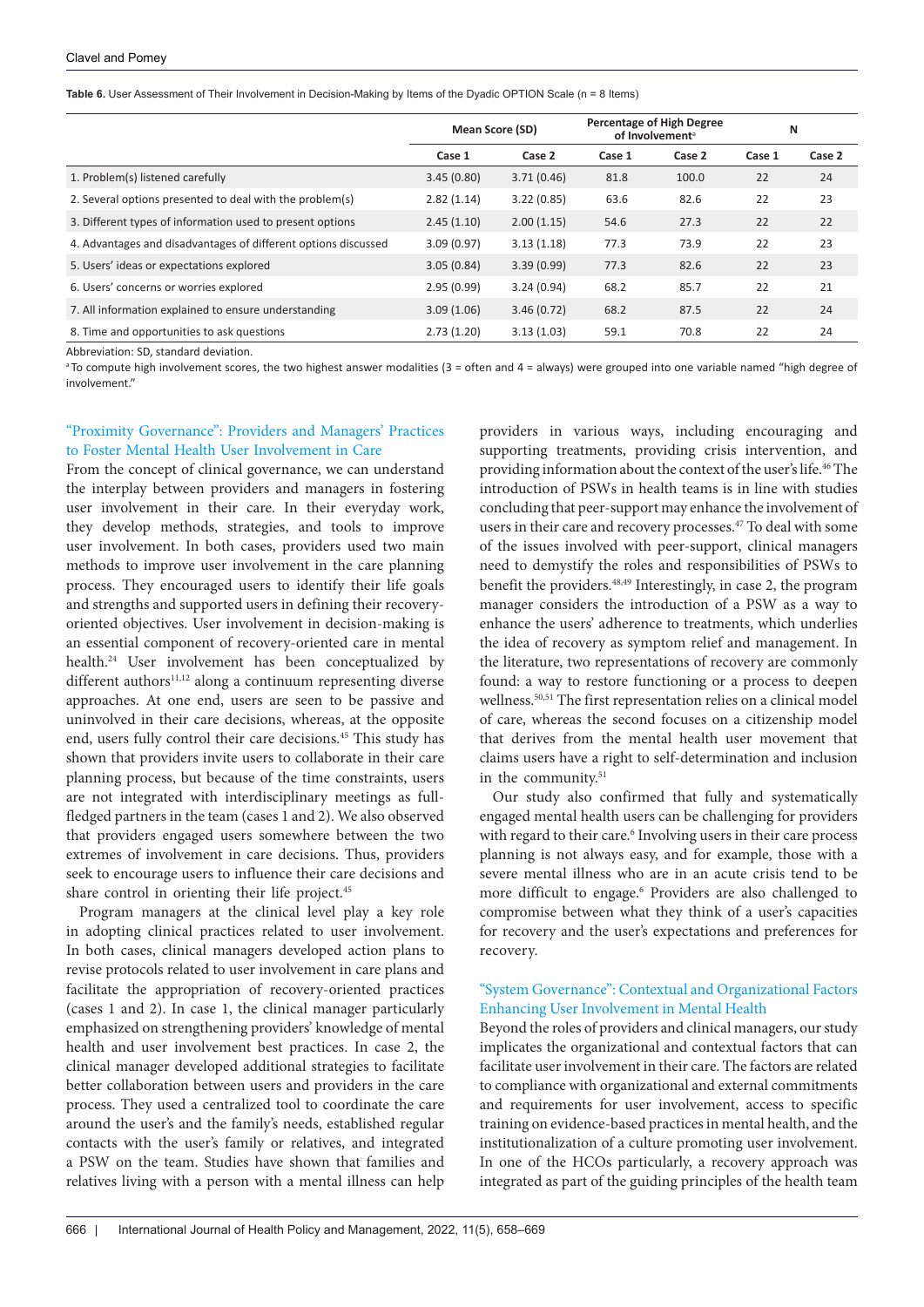since the accreditation requirements encouraged the team to meet specific standards regarding recovery activities (case 2). In case 1, the HCO was engaged in deploying a partnership in the care and services approach, as part of the strategic goals. Studies on clinical governance have emphasized the need for HCOs to develop a comprehensive strategy and accountability mechanisms in keeping with international and national standards and guidelines of practice.<sup>27,28</sup> Our findings suggest that the introduction of user involvement initiatives in quality improvement helps to develop a culture of user participation among providers and managers, and creates the impetus for change in clinical and managerial practices. The literature on clinical governance and change implementation in healthcare practice indicates that developing a culture of innovation is a key factor for sustaining the changing practices in HCOs and clinical settings.27,52 Finally, in both cases, access to specific training on evidence-based practices in mental health is crucial for developing the knowledge and skills of providers with regards to recovery and collaborative-oriented practices.

## Mental Health Users' Perception of Their Involvement in Care on Community Health Teams

This study demonstrates that mental health users treated in community care treatment teams have a high degree of perceived involvement in their care decisions. We found that the assertive community treatment team (case 2), implementing various strategies to foster user involvement, had a higher proportion of users with a high degree of perceived involvement in decision-making. In both cases, users felt they were particularly carefully listened to by providers when they spoke of their problems and were involved in discussions about the advantages and disadvantages of options or when they discussed their ideas and expectations for managing problems. These findings add to the literature on community mental healthcare and user involvement in mental health, by showing that the teams, when adopting recovery and collaborative-oriented practices with users can facilitate a high degree of user-perceived involvement in care decisions. Interestingly, a large majority of users felt highly informed by providers to ensure their understanding of their options, while few reports having been informed through different types of tools such as user decision aids,<sup>53</sup> decision boxes<sup>54</sup> or the Option grid.<sup>55</sup> Thus, verbal information seems to facilitate users' understanding of their options without the need to use information tools. This also brings some nuances to the literature on shared decision-making, which concludes that the use of concrete information tools is essential for improving the participation of users in their decisions.<sup>24,53</sup>

#### Study Limitations and Future Research

Our research was conducted at outpatient mental health settings which tend to develop collaborative-oriented practices and might have a high degree of user perception for involvement in care, compared to acute and inpatient mental health teams. Further research would be interesting to conduct to better understand how user involvement is integrated and supported in acute and inpatient mental health settings and how users perceive their involvement in care. In

this research, we collected a small amount of quantitative data on user perception of their involvement in care. The low response rates among users can be explained by the difficulty recruiting users with a severe mental illness who were being treated by the clinical teams at the time of data collection. Only a small number of users were present during on-site rehabilitation activities, which provided an opportunity for the research team to recruit the participants. We are aware that the low response rate limits our ability to generalize the results and the users who completed the survey may have had a better experience with involvement in care than the users who did not.

#### **Conclusion**

Our study showed that mental health users treated in community care treatment teams have a high degree of perceived involvement in their care decisions. Our finding supports the need to introduce user involvement-oriented practices such as involving users in their care plan, adopting a recovery-approach and integrating PSWs in health teams. Those practices are based on community care treatment models that are likely to improve the users' experience of their involvement in care. These findings are instructive in a context where user involvement has become a clinical standard in mental healthcare, through accreditation standards and policy recommendations. By looking at keys practices and factors that facilitate user involvement in care, this study can guide HCOs managers and providers for implementing strategies to facilitate user involvement in care within mental health settings.

#### **Acknowledgments**

We thank the Canadian Institutes of Health Research and the *Fonds de Recherche du Québec - Santé* for their financial support, and the HCOs and participants who were involved in this study. The authors also thank Francine Desbiens who participated in the data collection and Glen Wheeler for his contribution to the editing of this manuscript.

#### **Ethical issues**

This study was approved by the University of Montreal Health Sciences Research Ethics Committee (certificate #14-127-CERES-D). All interviewees and focus group participants received, read, understood, and signed consent forms before participating in the study. To protect the privacy of mental health users who participated in the study, healthcare providers were not present when users completed the survey nor aware of which users had agreed to take part in the study.

#### **Competing interests**

Authors declare that they have no competing interests.

#### **Authors' contributions**

NC is the main author of the manuscript. Both authors contributed to at least some components of the study and manuscript. NC shaped all aspects of the study design, with feedback from MPP. NC and MPP contributed to the collection of data. NC analyzed all the material with support and feedback from MPP. NC wrote the first draft and MPP gave substantial feedback. Both authors have read and approved the final manuscript.

#### **Authors' affiliations**

<sup>1</sup>Ingram School of Nursing, McGill University, Montreal, QC, Canada. <sup>2</sup>McGill University Health Centre, Montreal, QC, Canada. <sup>3</sup>Department of Health Policy,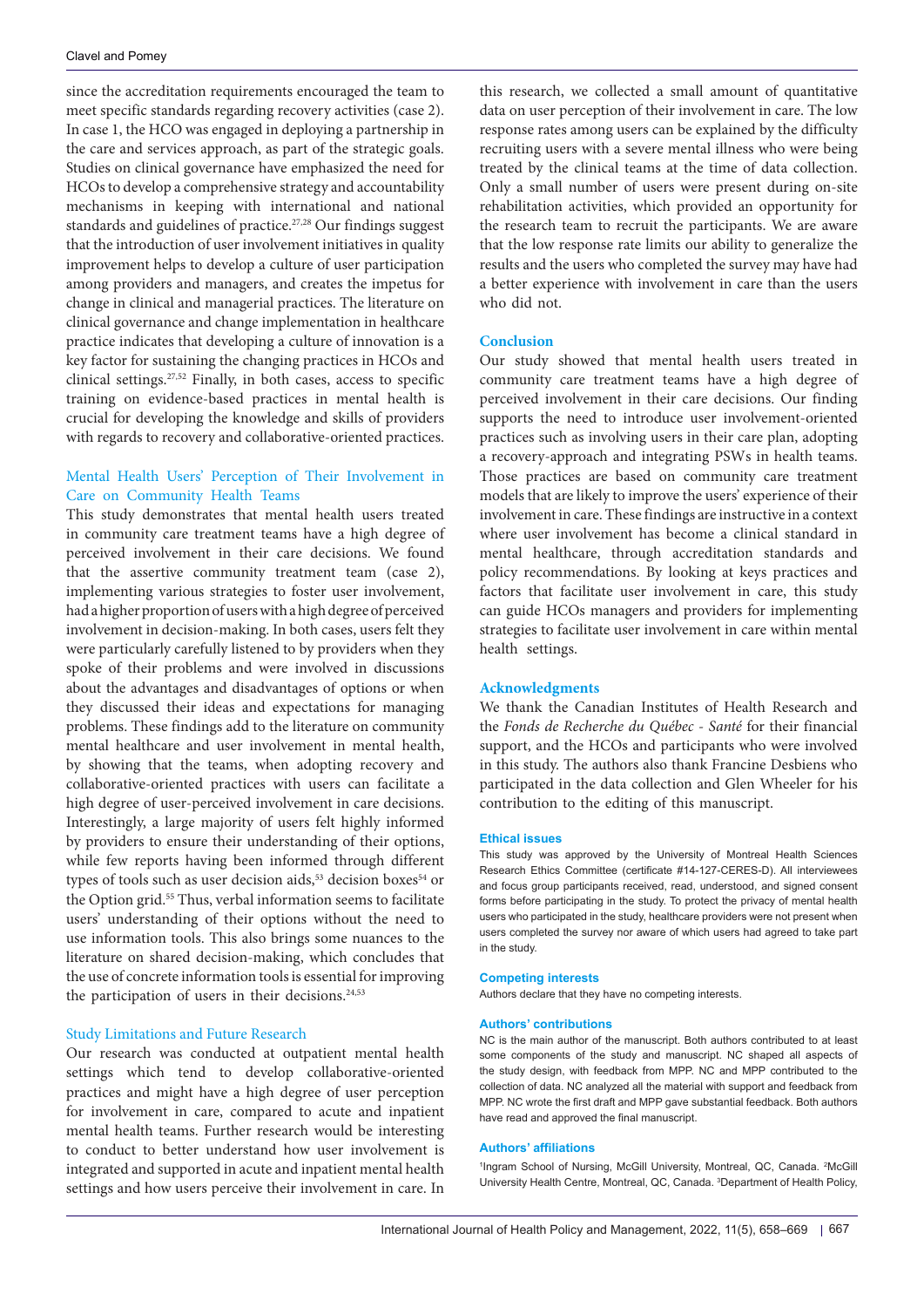#### Clavel and Pomey

Management and Evaluation, School of Public Health, University of Montreal, Montreal, QC, Canada.

#### **Supplementary files**

<span id="page-10-0"></span>[Supplementary file 1](https://www.ijhpm.com/jufile?ar_sfile=45392). Data collection.

<span id="page-10-1"></span>[Supplementary file 2.](https://www.ijhpm.com/jufile?ar_sfile=45393) A Selection of Interview Questions With Program/Clinical **Managers** 

<span id="page-10-2"></span>[Supplementary file 3.](https://www.ijhpm.com/jufile?ar_sfile=45394) A Selection of Interview Questions With Providers (Focus-Groups).

<span id="page-10-3"></span>[Supplementary file 4.](https://www.ijhpm.com/jufile?ar_sfile=45395 ) Initial Categories, Emerging Categories and Codes Deriving From Data Analysis.

<span id="page-10-4"></span>[Supplementary file 5.](https://www.ijhpm.com/jufile?ar_sfile=45396) Assessment of User Involvement in Decision-Making for the 8-Item Scale According to the Four Answer Modalities.

#### **References**

- 1. Crawford MJ, Rutter D, Manley C, et al. Systematic review of involving patients in the planning and development of health care. *BMJ*. 2002; 325(7375):1263. doi[:10.1136/bmj.325.7375.1263](https://doi.org/10.1136/bmj.325.7375.1263)
- 2. Trotti A, Colevas AD, Setser A, Basch E. Patient-reported outcomes and the evolution of adverse event reporting in oncology. *J Clin Oncol*. 2007; 25(32):5121-5127. doi[:10.1200/jco.2007.12.4784](https://doi.org/10.1200/jco.2007.12.4784)
- 3. Hibbard JH, Greene J, Tusler M. Improving the outcomes of disease management by tailoring care to the patient's level of activation. *Am J Manag Care*. 2009;15(6):353-360.
- 4. Hibbard JH, Greene J. What the evidence shows about patient activation: better health outcomes and care experiences; fewer data on costs. *Health Aff (Millwood).* 2013;32(2):207-214. doi[:10.1377/hlthaff.2012.1061](https://doi.org/10.1377/hlthaff.2012.1061)
- 5. Bodenheimer T, Lorig K, Holman H, Grumbach K. Patient self-management of chronic disease in primary care. *JAMA*. 2002;288(19):2469-2475. doi[:10.1001/jama.288.19.2469](https://doi.org/10.1001/jama.288.19.2469)
- 6. Dixon LB, Holoshitz Y, Nossel I. Treatment engagement of individuals experiencing mental illness: review and update. *World Psychiatry*. 2016;15(1):13-20. doi:[10.1002/wps.20306](https://doi.org/10.1002/wps.20306)
- 7. World Health Organization (WHO). *The World Health Report 2001: Mental Health: New Understanding, New Hope*. Geneva: WHO; 2001.
- 8. Chisholm D, Flisher AJ, Lund C, et al. Scale up services for mental disorders: a call for action. *Lancet*. 2007;370(9594):1241-1252. doi:[10.1016/s0140-6736\(07\)61242-2](https://doi.org/10.1016/s0140-6736(07)61242-2)
- 9. United Nations. Convention on the Rights of Persons with Disabilities. [https://www.un.org/development/desa/disabilities/convention-on-the](https://www.un.org/development/desa/disabilities/convention-on-the-rights-of-persons-with-disabilities/convention-on-the-rights-of-persons-with-disabilities-2.html)[rights-of-persons-with-disabilities/convention-on-the-rights-of-persons](https://www.un.org/development/desa/disabilities/convention-on-the-rights-of-persons-with-disabilities/convention-on-the-rights-of-persons-with-disabilities-2.html)[with-disabilities-2.html.](https://www.un.org/development/desa/disabilities/convention-on-the-rights-of-persons-with-disabilities/convention-on-the-rights-of-persons-with-disabilities-2.html) Accessed October 3, 2020. Published 2020.
- 10. Grande SW, Faber MJ, Durand MA, Thompson R, Elwyn G. A classification model of patient engagement methods and assessment of their feasibility in real-world settings. *Patient Educ Couns.* 2014;95(2):281-287. doi[:10.1016/j.pec.2014.01.016](https://doi.org/10.1016/j.pec.2014.01.016)
- 11. Carman KL, Dardess P, Maurer M, et al. Patient and family engagement: a framework for understanding the elements and developing interventions and policies. *Health Aff (Millwood)*. 2013;32(2):223-231. doi[:10.1377/](https://doi.org/10.1377/hlthaff.2012.1133) [hlthaff.2012.1133](https://doi.org/10.1377/hlthaff.2012.1133)
- 12. Pomey MP, Flora L, Karazivan P, et al. Le "Montreal model": enjeux du partenariat relationnel entre patients et professionnels de la santé. *Sante Publique*. 2015;1 Suppl:41-50.
- 13. Charles C, Gafni A, Whelan T. Decision-making in the physician-patient encounter: revisiting the shared treatment decision-making model. *Soc Sci Med*. 1999;49(5):651-661. doi[:10.1016/s0277-9536\(99\)00145-8](https://doi.org/10.1016/s0277-9536(99)00145-8)
- 14. Barry MJ, Edgman-Levitan S. Shared decision making--pinnacle of patient-centered care. *N Engl J Med*. 2012;366(9):780-781. doi[:10.1056/](https://doi.org/10.1056/NEJMp1109283) [NEJMp1109283](https://doi.org/10.1056/NEJMp1109283)
- 15. Elwyn G, Frosch D, Thomson R, et al. Shared decision making: a model for clinical practice. *J Gen Intern Med*. 2012;27(10):1361-1367. doi:[10.1007/s11606-012-2077-6](https://doi.org/10.1007/s11606-012-2077-6)
- 16. Flynn D, Knoedler MA, Hess EP, et al. Engaging patients in health care decisions in the emergency department through shared decision-making: a systematic review. *Acad Emerg Med.* 2012;19(8):959-967. doi:[10.1111/](https://doi.org/10.1111/j.1553-2712.2012.01414.x) [j.1553-2712.2012.01414.x](https://doi.org/10.1111/j.1553-2712.2012.01414.x)
- 17. Légaré F, Witteman HO. Shared decision making: examining key elements and barriers to adoption into routine clinical practice. *Health Aff (Millwood).* 2013;32(2):276-284. doi:[10.1377/hlthaff.2012.1078](https://doi.org/10.1377/hlthaff.2012.1078)
- 18. Gravel K, Légaré F, Graham ID. Barriers and facilitators to implementing

shared decision-making in clinical practice: a systematic review of health professionals' perceptions. *Implement Sci*. 2006;1:16. doi[:10.1186/1748-](https://doi.org/10.1186/1748-5908-1-16) [5908-1-16](https://doi.org/10.1186/1748-5908-1-16)

- 19. Pomey MP, Ghadiri DP, Karazivan P, Fernandez N, Clavel N. Patients as partners: a qualitative study of patients' engagement in their health care. *PLoS One.* 2015;10(4):e0122499. doi:[10.1371/journal.pone.0122499](https://doi.org/10.1371/journal.pone.0122499)
- 20. Karazivan P, Dumez V, Flora L, et al. The patient-as-partner approach in health care: a conceptual framework for a necessary transition. *Acad Med*. 2015;90(4):437-441. doi[:10.1097/acm.0000000000000603](https://doi.org/10.1097/acm.0000000000000603)
- 21. Mental Health Commission of Canada. *Guidelines for Recovery-Oriented Practice*. Ottawa: Mental Health Commission of Canada; 2015:1-97.
- 22. Jacob KS. Recovery model of mental illness: a complementary approach to psychiatric care. *Indian J Psychol Med*. 2015;37(2):117-119. doi[:10.4103/0253-7176.155605](https://doi.org/10.4103/0253-7176.155605)
- 23. Davidson L, Tondora J, Pavlo AJ, Stanhope V. Shared decision making within the context of recovery-oriented care. *Ment Health Rev (Brighton).* 2017;22(3):179-190. doi:[10.1108/mhrj-01-2017-0007](https://doi.org/10.1108/mhrj-01-2017-0007)
- 24. Dahlqvist Jönsson P, Schön UK, Rosenberg D, Sandlund M, Svedberg P. Service users' experiences of participation in decision making in mental health services. *J Psychiatr Ment Health Nurs.* 2015;22(9):688-697. doi:[10.1111/jpm.12246](https://doi.org/10.1111/jpm.12246)
- 25. Accreditation Canada. *Client- And Family-Centered Care in the Qmentum Program.* Ottawa: Accreditation Canada; 2015.
- 26. Ministère de la Santé et des Services sociaux. *Plan d'action en santé mentale 2015-2020.* Québec: Gouvernement du Québec; 2015.
- 27. Buetow SA, Roland M. Clinical governance: bridging the gap between managerial and clinical approaches to quality of care. *Qual Health Care*. 1999;8(3):184-190. doi:[10.1136/qshc.8.3.184](https://doi.org/10.1136/qshc.8.3.184)
- 28. Brault I, Roy DA, Denis JL. Introduction à la gouvernance clinique: historique, composantes et conceptualisation renouvelée pour l'amélioration de la qualité et de la performance des organisations de santé. Prat Organ Soins. 2008;39(3):167-173.
- 29. Gray C. What is clinical governance? *BMJ*. 2005;330(7506):S254. doi:[10.1136/bmj.330.7506.s254-b](https://doi.org/10.1136/bmj.330.7506.s254-b)
- 30. O'Connor N, Paton M. 'Governance of' and 'Governance by': implementing a clinical governance framework in an area mental health service. *Australas Psychiatry*. 2008;16(2):69-73. doi:[10.1080/10398560701799266](https://doi.org/10.1080/10398560701799266)
- 31. Halligan A, Donaldson L. Implementing clinical governance: turning vision into reality. *BMJ*. 2001;322(7299):1413-1417. doi[:10.1136/](https://doi.org/10.1136/bmj.322.7299.1413) [bmj.322.7299.1413](https://doi.org/10.1136/bmj.322.7299.1413)
- 32. Pomey MP, Denis JL, Contandriopoulos AP. A conceptual framework for analysing clinical governance in healthcare establishments. *Prat Organ Soins.* 2008;39(3):183-193.
- 33. Som CV. Clinical governance: a fresh look at its definition. *Clinical Governance: An International Journal*. 2004;9(2):87-90. doi:[10.1108/14777270410536358](https://doi.org/10.1108/14777270410536358)
- 34. Scally G, Donaldson LJ. The NHS's 50 anniversary. Clinical governance and the drive for quality improvement in the new NHS in England. *BMJ*. 1998;317(7150):61-65. doi:[10.1136/bmj.317.7150.61](https://doi.org/10.1136/bmj.317.7150.61)
- 35. Yin RK. *Case Study Research: Design and Methods*. Thousand Oaks, CA: SAGE Publications; 2009.
- 36. Mills A, Durepos G, Wiebe E. *Encyclopedia of Case Study Researc*h. Thousand Oaks, CA: SAGE Publications; 2010. doi:[10.4135/9781412957397](https://doi.org/10.4135/9781412957397)
- 37. Calman L, Brunton L, Molassiotis A. Developing longitudinal qualitative designs: lessons learned and recommendations for health services research. *BMC Med Res Methodol*. 2013;13:14. doi[:10.1186/1471-2288-](https://doi.org/10.1186/1471-2288-13-14) [13-14](https://doi.org/10.1186/1471-2288-13-14)
- 38. Gerring J. Case Selection for Case‐Study Analysis: Qualitative and Quantitative Techniques. In: Box-Steffensmeier JM, Brady HE, Collier D, eds. *The Oxford Handbook of Political Methodology*. Oxford: Oxford University Press; 2008.
- 39. Elwyn G, Edwards A, Wensing M, Hood K, Atwell C, Grol R. Shared decision making: developing the OPTION scale for measuring patient involvement. *Qual Saf Health Care.* 2003;12(2):93-99. doi[:10.1136/](https://doi.org/10.1136/qhc.12.2.93) [qhc.12.2.93](https://doi.org/10.1136/qhc.12.2.93)
- 40. Elwyn G, Hutchings H, Edwards A, et al. The OPTION scale: measuring the extent that clinicians involve patients in decision-making tasks. *Health Expect*. 2005;8(1):34-42. doi[:10.1111/j.1369-7625.2004.00311.x](https://doi.org/10.1111/j.1369-7625.2004.00311.x)